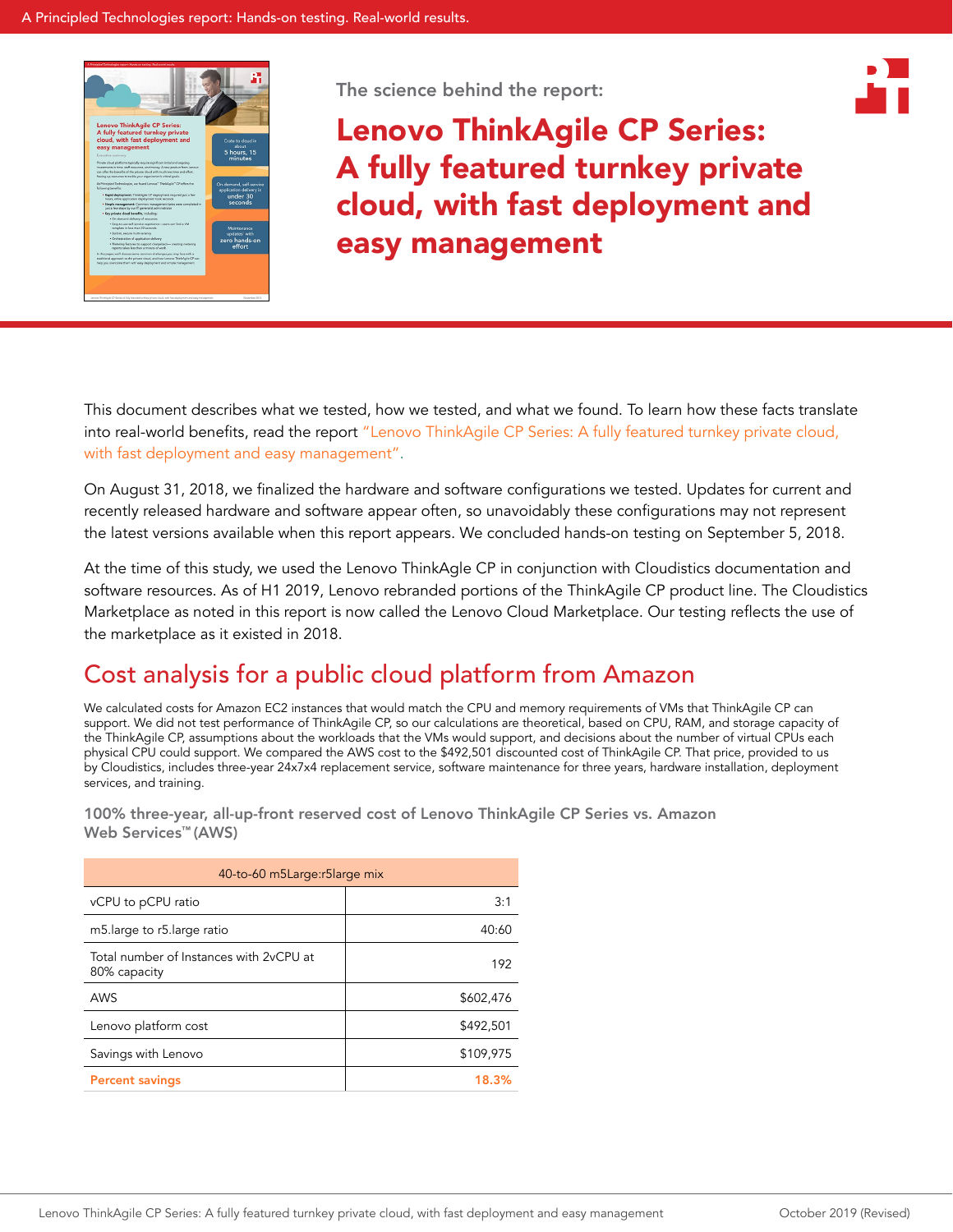90% on-demand; remainder 3-year all-upfront reserved cost of Lenovo ThinkAgile CP Series vs Amazon AWS

| vCPU to pCPU ratio                                      | 3:1       | 4:1       | 5:1         | 6:1         | 7:1         | 8:1         |
|---------------------------------------------------------|-----------|-----------|-------------|-------------|-------------|-------------|
| m5.large / r5.large /<br>c5.large mix                   | 40:60:0   | 80:20:0   | 30:20:50    | 0:19:81     | 0:12:88     | 0:6:94      |
| vCPU:pCPU                                               | 3:1       | 4:1       | 5:1         | 6:1         | 7:1         | 8           |
| Total number of Instances<br>with 2vCPU at 80% capacity | 192       | 256       | 320         | 384         | 448         | 512         |
| AWS                                                     | \$834,811 | \$925,267 | \$1,026,136 | \$1,127,579 | \$1,227,306 | \$1,322,284 |
| Lenovo platform cost                                    | \$492,501 | \$492,501 | \$492,501   | \$492,501   | \$492,501   | \$492,501   |
| Savings with Lenovo                                     | \$342,310 | \$432,766 | \$533,635   | \$635,078   | \$734,805   | \$829,783   |
| <b>Percent savings</b>                                  | 41.0%     | 46.8%     | 52.0%       | 56.3%       | 59.9%       | 62.8%       |

#### Usage scenario

We designed a scenario in which an enterprise is planning to run a mix of demanding workloads such as web servers, enterprise applications, and data analytics.

### **Workloads**

We planned for a mix of three different workloads based on instance models available on AWS. The ThinkAgile CP Series runs Intel® Xeon® Scalable processors, so we chose from AWS instances that run on processors from the same family. The instances we selected use two virtual processors each because of the demanding nature of the applications described in the usage scenario—but they have different amounts of memory to accommodate the needs of different applications.

|                   | Model                 | <b>vCPU</b> | Mem (GiB) |
|-------------------|-----------------------|-------------|-----------|
| Compute optimized | c5.large              | ◠           |           |
| General purpose   | m <sub>5</sub> .large |             |           |
| Memory optimized  | r5.large              | 2           | 16        |

### Available capacity of Lenovo ThinkAgile CP Series at 80% utilization

We sized the VM capacity of the Lenovo ThinkAgile CP Series based on an average of 80 percent utilization of the RAM and physical CPU.

|                           | pCPU | RAM (GB) | Storage (TB) |
|---------------------------|------|----------|--------------|
| 4-Node Capacity           | 160  | 3072     | 89.6         |
| 80% capacity RAM and pCPU | 128  | 2458     | N/A          |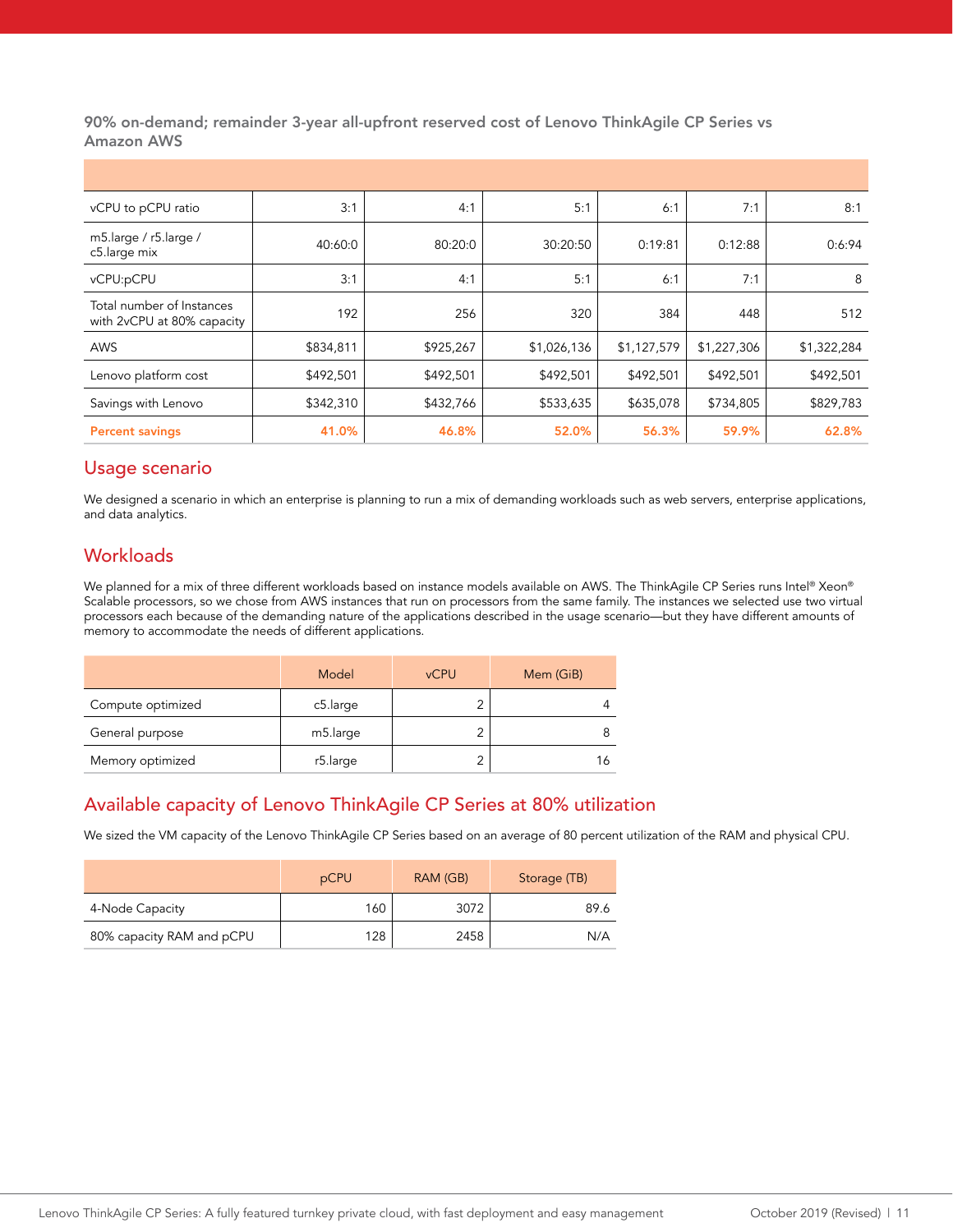### vCPU-to-pCPU ratios

Each VM requires one or more vCPUs. ESXi supports CPU over-committing, which is allocation of more virtual CPUs than the number physical CPUs available on the server. There is no consistent rule of thumb or best practice for a vCPU-to-pCPU ratio. A quick search can yield recommendations ranging from 1:1 to 20:1 or higher. We went with a middle range, modeling solutions based on virtual CPU to physical CPU ratios that range from 3:1 to 8:1.

### Identifing a mix of instance types

Here are the steps we used to identify a mix of instance types that came close to an amount of memory and number of vCPUs equal to 80% capacity for RAM and pCPU on ThinkAgile CP Series:

- vCPU at 80% capacity Our earlier calculation showed 128 pCPU available at 80 percent utilization. We multiplied the vCPU ratio by that value to get the number of vCPUs available at 80 percent capacity..
- Total VMs with two vCPUs we divided those values by two, the number of vCPU per VM, to get a number of VMs. We priced that number of AWS instances.
- Percentage instance types, number instance types, and RAM usage our earlier calculation showed 2458 GB RAM at 80 percent utilization. We created a mix of the three instance types that came close to using that memory amount and equaled the Total VMs with 2vCP. This mix is different for each vCPU count. There is enough memory capacity for the lower CPU counts to include all r5.large (16GB) and m5.large (8GB) instances. There is little more than 4 GB available on average for the 8 vCPU-to-1 pCPU instances, so its mix is almost entirely c5.large (4GB instances).

| Ratio (vCPU:pCPU)                       | 3            | $\overline{4}$ | 5    | 6        | $\overline{7}$ | 8           |
|-----------------------------------------|--------------|----------------|------|----------|----------------|-------------|
| vCPU at 80% capacity                    | 384          | 512            | 640  | 768      | 896            | 1024        |
| Total VMs with 2vCPU at 80%<br>capacity | 192          | 256            | 320  | 384      | 448            | 512         |
| Percentage instance types               |              |                |      |          |                |             |
| % m5.large (8GB)                        | 40%          | 80%            | 30%  | 0%       | 0%             | 0%          |
| % r5.large (16GB)                       | 60%          | 20%            | 20%  | 19%      | 12%            | 6%          |
| % c5.large (4GB)                        | 0%           | 0%             | 50%  | 81%      | 88%            | 94%         |
| Number instances types                  |              |                |      |          |                |             |
| m5.large (8GB)                          | 77           | 205            | 96   | $\Omega$ | $\mathbf 0$    | $\mathbf 0$ |
| r5.large(16GB)                          | 115          | 51             | 64   | 73       | 54             | 31          |
| c5.large (4GB)                          | $\mathbf 0$  | $\mathbf{0}$   | 160  | 311      | 394            | 481         |
| <b>RAM</b> usage                        |              |                |      |          |                |             |
| m5.large (8GB)                          | 616          | 1640           | 768  | $\Omega$ | $\mathbf 0$    | $\mathbf 0$ |
| r5.large (16GB)                         | 1840         | 816            | 1024 | 1168     | 864            | 496         |
| c5.large (4GB)                          | $\mathbf{0}$ | $\mathbf{0}$   | 640  | 1244     | 1576           | 1924        |
| Total                                   | 2456         | 2456           | 2432 | 2412     | 2440           | 2420        |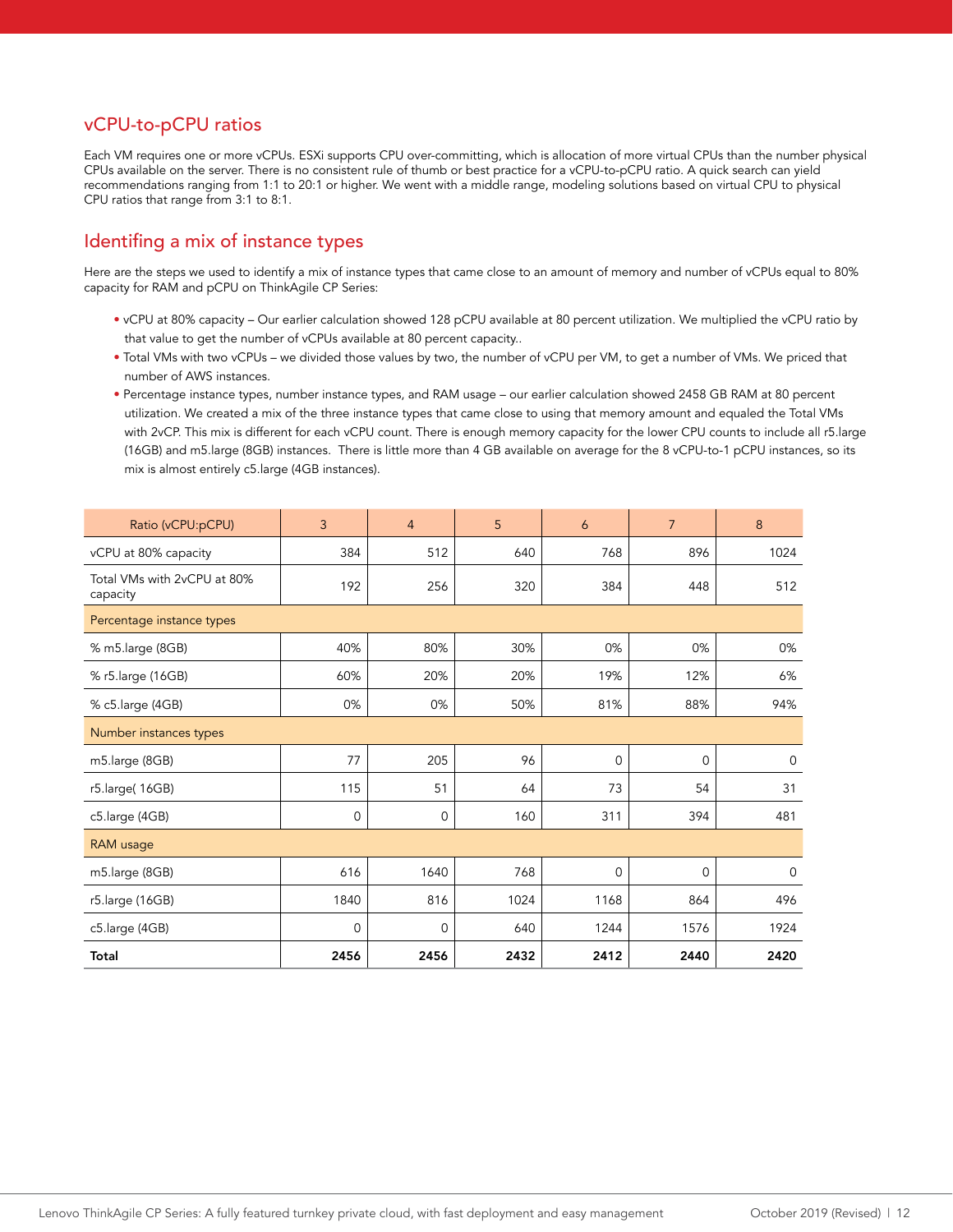### Calculating costs

We used the AWS Simple Monthly Calculator to get estimates of three-year costs for each of the six vCPU:pCPU ratios we compared. This required us to make decisions about software, payment terms, and other calculator inputs:

- We chose instances with just Linux OS software
- We chose a usage of 80 percent utilized per month.
- We chose US East (Northern Virginia) for the location.
- We made 90-percent instances three-year on-demand and the rest three-year all-upfront reserved. You pay monthly based on a threeyear contract for the on-demand; you pay upfront for the all-upfront reserved. The on-demand instances are more expensive but can be commissioned and decommissioned as needed. The reserved instances are best for long-term usage at a steady state. (table below shows the counts of instances based on those percentages. We also show prices for the 3 vCPU:1pCPU ratio using only the least expensive three-year all upfront reserved instances.
- To match the storage on ThinkAgile CP (which uses RAID50 with one hot spare per disk group), we included 90 x 1TB General Purpose SSD (gp2) Amazon EBS volumes totaling 90TB.
- We included business support in the platform.

We used the AWS Simple Monthly Calculator to get estimates of three-year costs for each of the six vCPU-to-pCPU ratios. Because we chose a mix of upfront and monthly billing options, the AWS Simple Monthly Calculator quoted an initial one-time payment and a monthly payment price. We calculated a three-year total price for the configuration we selected along with AWS Business support. We accessed the [AWS Simple Monthly Calculator](https://calculator.s3.amazonaws.com/index.html) on 9/21/2018 for the six quotes that include three-year on-demand instances, and on 10/05/2018 for the quote with 00% all upfront reserved instances.

| Ratio (vCPU:pCPU)                   | 3            | $\overline{4}$ | 5              | 6              | $\overline{7}$ | 8              |
|-------------------------------------|--------------|----------------|----------------|----------------|----------------|----------------|
| AWS price options on-demand         |              |                |                |                |                |                |
| m5.large                            | 69           | 185            | 86             | $\mathbf 0$    | $\mathbf 0$    | 0              |
| r5.large                            | 104          | 46             | 58             | 66             | 49             | 28             |
| c5.large                            | 0            | 0              | 144            | 280            | 355            | 433            |
| AWS price options up-front reserved |              |                |                |                |                |                |
| m5.large                            | 8            | 20             | 10             | $\mathbf 0$    | $\mathbf 0$    | $\mathbf 0$    |
| r5.large                            | 11           | 5              | 6              | $\overline{7}$ | 5              | 3              |
| c5.large                            | 0            | 0              | 16             | 31             | 39             | 48             |
| Estimate of bill                    |              |                |                |                |                |                |
| Total one-time payment              | \$23,669.47  | \$27,707.65    | \$32,701.34    | \$36,822.98    | \$41,002.40    | \$46,053.87    |
| Total monthly payment               | \$22,531.72  | \$24,932.20    | \$27,595.41    | \$30,298.78    | \$32,952.88    | \$35,450.84    |
| 3-year total                        | \$834,811.39 | \$925,266.85   | \$1,026,136.10 | \$1,127,579.06 | \$1,227,306.08 | \$1,322,284.11 |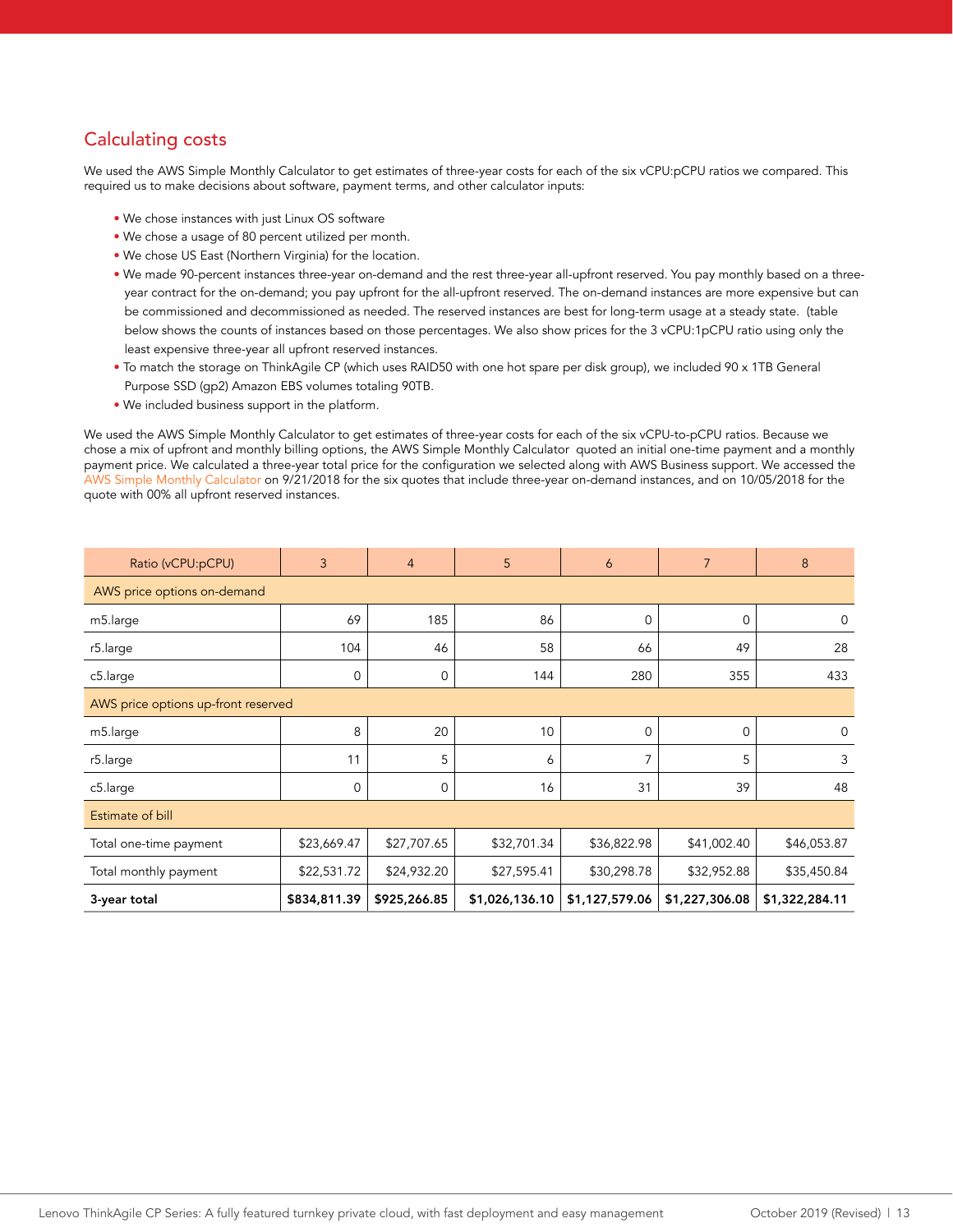## How we tested management tasks within the ThinkAgile CP Series platform

We tested a two-node Lenovo ThinkAgile CP Series for our use cases due to availability. This included 80 vCPU, 256 GB RAM, and 34TB storage. Note that a standard Lenovo ThinkAgile CP Series four-node model would typically have 160 vCPU, 3072 GB RAM, and 57TB Storage. The use cases cover only time and steps spent within the UI; therefore, performance between two-node and four-node is irrelevant in this study.

### Results of our hands-on testing

The table below presents time and steps for our work with managing the ThinkAgile CP Series platform. We used a single IT generalist to complete all management tasks within the Lenovo ThinkAgile CP Series platform. The technician received a few hours of training from the Cloudistics engineers who came to our data center. The technician timed each task using a stopwatch. He performed each task three times. We report only the median time for each task.

| Use case                                                                           | <b>Steps</b>                  | Admin time (seconds)               |  |  |  |  |
|------------------------------------------------------------------------------------|-------------------------------|------------------------------------|--|--|--|--|
| Simple networking                                                                  |                               |                                    |  |  |  |  |
| Creating an additional Virtual Datacenter with differing resource capacities       | 3                             | 16.5                               |  |  |  |  |
| Adding a virtual network that has access to the internet                           | 6                             | 51.4                               |  |  |  |  |
| Creating and applying a firewall rule                                              | $\overline{4}$                | 27.2                               |  |  |  |  |
| Application provisioning and lifecycle activities                                  |                               |                                    |  |  |  |  |
| Downloading a new Organization Template from the<br><b>Cloudistics Marketplace</b> | 6                             | 21.5                               |  |  |  |  |
| Deploying a Windows VM                                                             | 6                             | 28.6                               |  |  |  |  |
| Deploying three Windows VMs                                                        | 6                             | 28.6                               |  |  |  |  |
| Decommissioning a Windows VM                                                       | 3                             | 11.3                               |  |  |  |  |
| Reallocating VM resources                                                          | 6                             | 24.1                               |  |  |  |  |
| Allocating a new user                                                              | 3                             | 14.9                               |  |  |  |  |
| Metering and billing                                                               |                               |                                    |  |  |  |  |
| Creating a new report                                                              | 4                             | 58.5                               |  |  |  |  |
| Exporting a report                                                                 | 3                             | 13.2                               |  |  |  |  |
| Simple infrastructure patching                                                     |                               |                                    |  |  |  |  |
| All patching                                                                       | 0 (Lenovo takes care of this) | 0.0 (Lenovo takes care<br>of this) |  |  |  |  |

### Simple networking, including multi-tenancy and daily networking maintenance operations

Creating an additional Virtual Datacenter with differing resource capacities

- 1. From the Cloudistics dashboard, click the + icon next to Infrastructure, and click New Virtual Datacenter from the dropdown.
- 2. Enter a Virtual Datacenter Name.
- 3. Review the CPU, Memory, and Storage Resource Summary to determine the resources available for allocation. Enter a number of CPU cores, gigabytes of Memory, and terabytes of Storage to allocate for the VDC, and click Create Virtual Datacenter.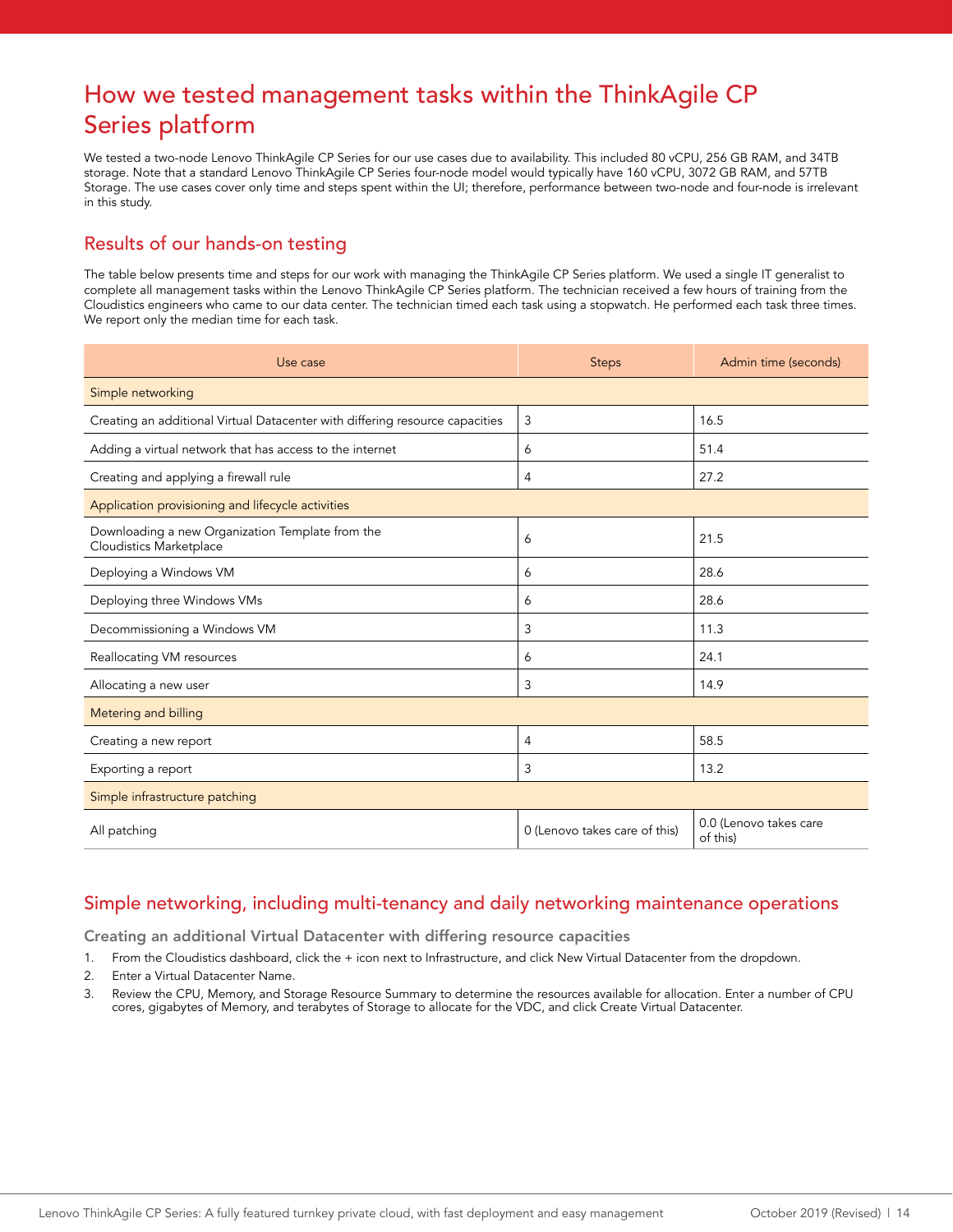## Adding additional networks for virtual machines

Adding a virtual network that has access to the internet

- 1. From the Cloudistics dashboard, click Networks under Networking.
- 2. Click New Network, and click New VNET from the dropdown.
- 3. Enter a VNET Name, Network Address, Netmask, and Default Gateway.
- 4. Enter a DHCP range for the network.
- 5. Select the Virtual Datacenter where the new network function virtualization will be deployed. Leave the default 1 CPU, 1GB Memory provisioning. In the Outside Interface (Routing Service) section, select the VNET networking mode, and select the test network.
- 6. For the Firewall Settings, select the WEB Firewall Profile, and click Create VNET.

#### Creating and applying a firewall rule

- 1. From the Cloudistics dashboard, click Firewall Profiles under Networking.
- 2. Click New Firewall Profile.
- 3. Enter a Firewall Profile Name.
- 4. Under the Rules section, leave the default "Allow Incoming TCP" conditions, and leave the From Source IP Range field bank. Enter Source Port Range 443, Destination IP Range 198.168.0.100-198.168.0.150, and Destination Port Rage 443. Click Create Firewall Profile.

### Application provisioning and lifecycle activities

Downloading a new Organization Template from the Cloudistics Marketplace

- 1. From the Cloudistics dashboard, click Organization Templates.
- 2. Click the link to Cloudistics Marketplace.
- 3. Choose a new Operating System to download. For our test, we used Centos 7.4 (64-bit). Click the template icon.
- 4. Click the Download Template button to confirm the selection.
- 5. From the Download Template menu, select a Save Location. For our test, we selected the Main\_VDC template location.
- 6. Leave the default Template Name, Description, CPU and Memory Provisioning, and Boot Order, and click Save Application Template. The Organization Template will begin downloading and be added to the inventory.

#### Deploying a Windows VM

- 1. From the Cloudistics dashboard, under Applications, click Organization Templates.
- 2. From the template menu, next to the Windows 10 Enterprise (64-bit) template, click New instance.
- 3. From the deployment screen, configure the virtual machine options. Enter an Instance Name.
- 4. Choose a Virtual Datacenter for deployment. Optionally choose an Application Group, and number of instances for deployment.
- 5. Leave the default Storage Pool and Migration Zone. Select VNET for Networking Mode, and choose a Network from the dropdown. Leave the Default Firewall Override and Mac Address options.
- 6. Leave the default Instance Settings, and click Create Instance.

#### Deploying three Windows VMs

- 1. From the Cloudistics dashboard, under Applications, click Organization Templates.
- 2. From the template menu, next to the Windows 10 Enterprise (64-bit) template, click New instance.
- 3. From the deployment screen, configure the virtual machine options. Enter an Instance Name.
- 4. Choose a Virtual Datacenter for deployment. Optionally choose an Application Group, and number of instances for deployment.
- 5. Leave the default Storage Pool and Migration Zone. Select VNET for Networking Mode, and choose a Network from the dropdown. Leave the Default Firewall Override and Mac Address options.
- 6. Leave the default Instance Settings, and click Create Instance.

#### Decommissioning a Windows VM

- 1. From the Cloudistics dashboard, under Applications, click All Instances.
- 2. Ensure the virtual machine is turned off. With the virtual machine turned off, click to highlight the virtual machine to be decommissioned.
- 3. Click the "…" icon, and click Delete from the dropdown. Click Delete Application Instances to confirm decommissioning. The virtual machine will be deleted.